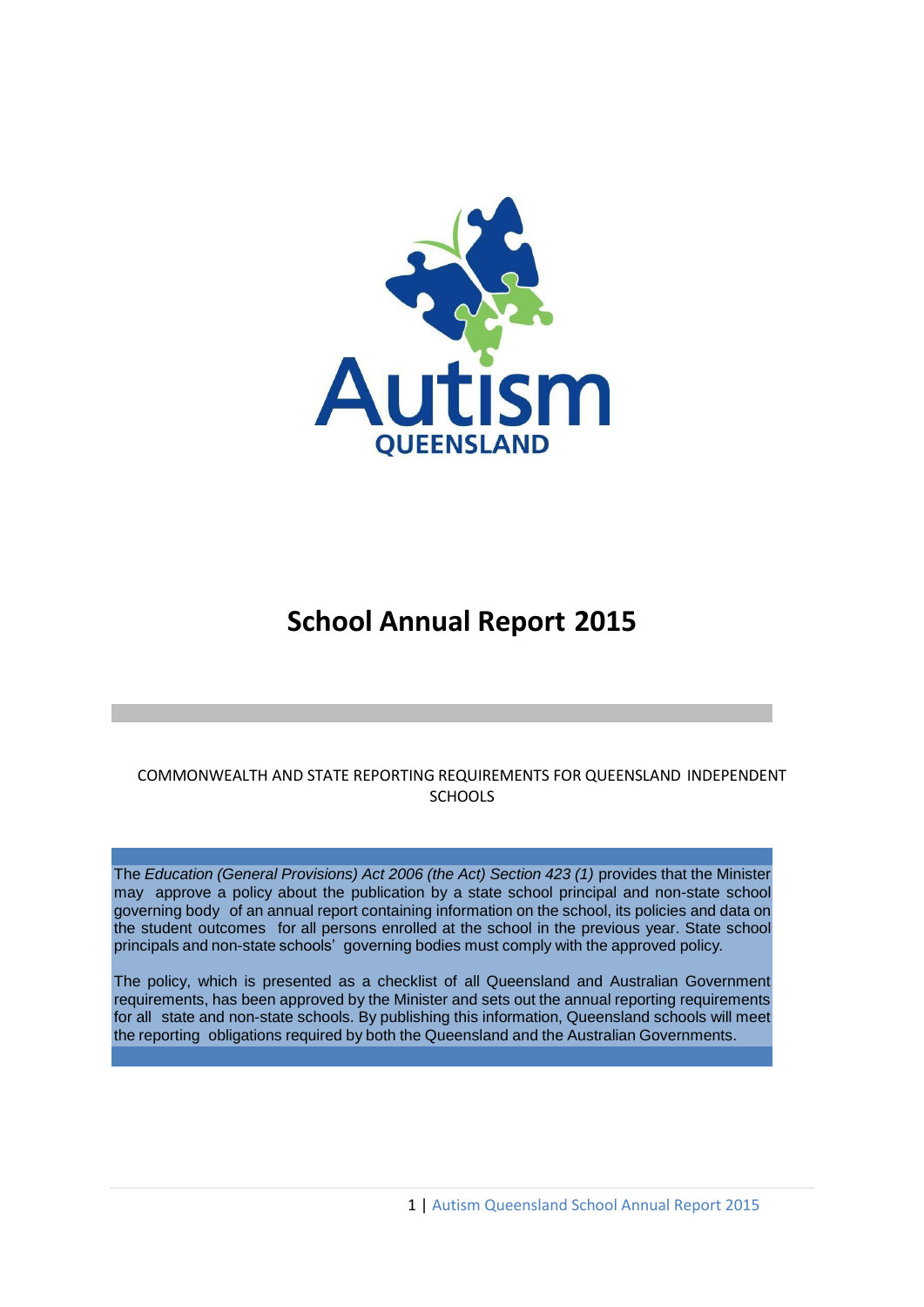Autism Queensland runs two Education and Therapy Centres in Brisbane at Brighton and Sunnybank Hills that operate as an accredited independent special school.

#### **School sector:**

Independent.

#### **School address:**

Sunnybank Campus **Brighton Campus** Brighton Campus 437 Hellawell Road 136 North Road Sunnybank Hills Qld 4109 Brighton Qld 4017 Ph: 07 3273 0000 Ph: 07 3631 6300 Fax: 07 3273 0093 Fax: 07 3631 6388 [sunnybankschool@autismqld.com.au](mailto:sunnybankschool@autismqld.com.au) [brighton@autismqld.com.au](mailto:righton@autismqld.com.au)

Contact: Cae Ashton – Principal. Website: [www.autismqld.com.au](http://www.autismqld.com.au/)

#### **Total enrolments for 2015:**

An average of 112 students attended part-time placements (60 at Sunnybank campus and 52 at Brighton). The average attendance rate in 2015 for the whole school was 89.86% (92.47% for Sunnybank; 88.03% for Brighton).

#### **Year levels offered:**

Both campuses provide a range of group placement optionsfor children diagnosed with an Autism Spectrum Disorder (ASD) from Prep to Year 12.

#### **Co-educational or single sex:**

Co-educational.

#### **Distinctive curriculum offerings:**

The Autism Queensland School's goal is for all students to develop skills to participate to their fullest extent in their home, school and local community. The school program promotes an inclusive program that supports students' maintaining and improving their participation in their local school setting. The majority of school aged program options are one, two or three day placementsso that students attend the Autism Queensland School part-time, whilst continuing to attend their local "home" school setting for a period of 12 months to two years. The part-time format is specifically designed to:

- enable students to maintain connection with their peer group and local school
- continue social connection with their local community
- assist students to develop and practice specific skills for generalisation in a mainstream setting
- actively observe, collect and analyse data across environments, and
- share expertise among key stakeholders.

Students are grouped according to age, ability and needs with a maximum of six students per class group. Each class is staffed by a group teacher and at least one teacher aide with additional support from allied health professionals, featuring: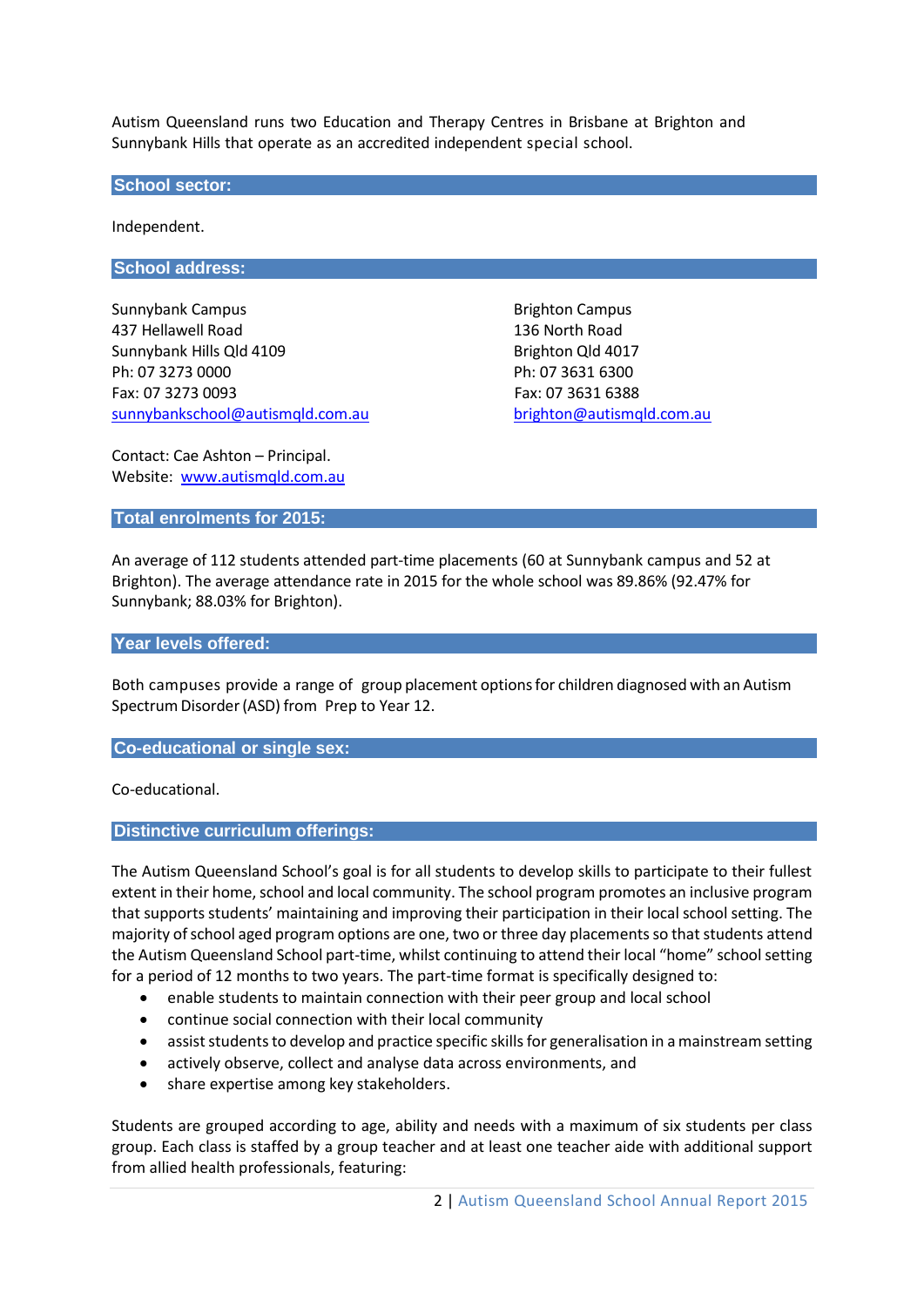- Individualised programs, tailored to the students' developmental needs and strengths
- A multidisciplinary team approach including parents, home school staff, Autism Queensland teachers, speech pathologists, occupational therapists, psychologists, and other associated professionals
- Consultancy support to students' home schools
- Structured learning and skill building based upon positive behaviour support techniques
- Focus on functional life skills development
- Environmental modifications and supports
- Emphasis on generalisation to home and other educational settings
- Supported transition
- Parent education and training.

Autism Queensland's educational approach for school-aged students focuses on the development of core characteristics of ASD:

- Social Skills
- **Communication**
- Sensory Information Processing
- Adaptive Behaviour
- Stress Management
- Daily Living Skills
- Community Access
- Play and Recreation Skills
- Academics (school performance and skills for learning).

Timetables for all Autism Queensland School groups have an allocation of time for academic work, with activities and focus areas selected to match individual student needs, in close collaboration with each student's home school. Autism Queensland School programs explicitly address the Australian Curriculum's General Capabilities, in combination with six Autism-specific areas (see below). Literacy goals included in student individualised plans are based on results from a comprehensive literacy assessment.

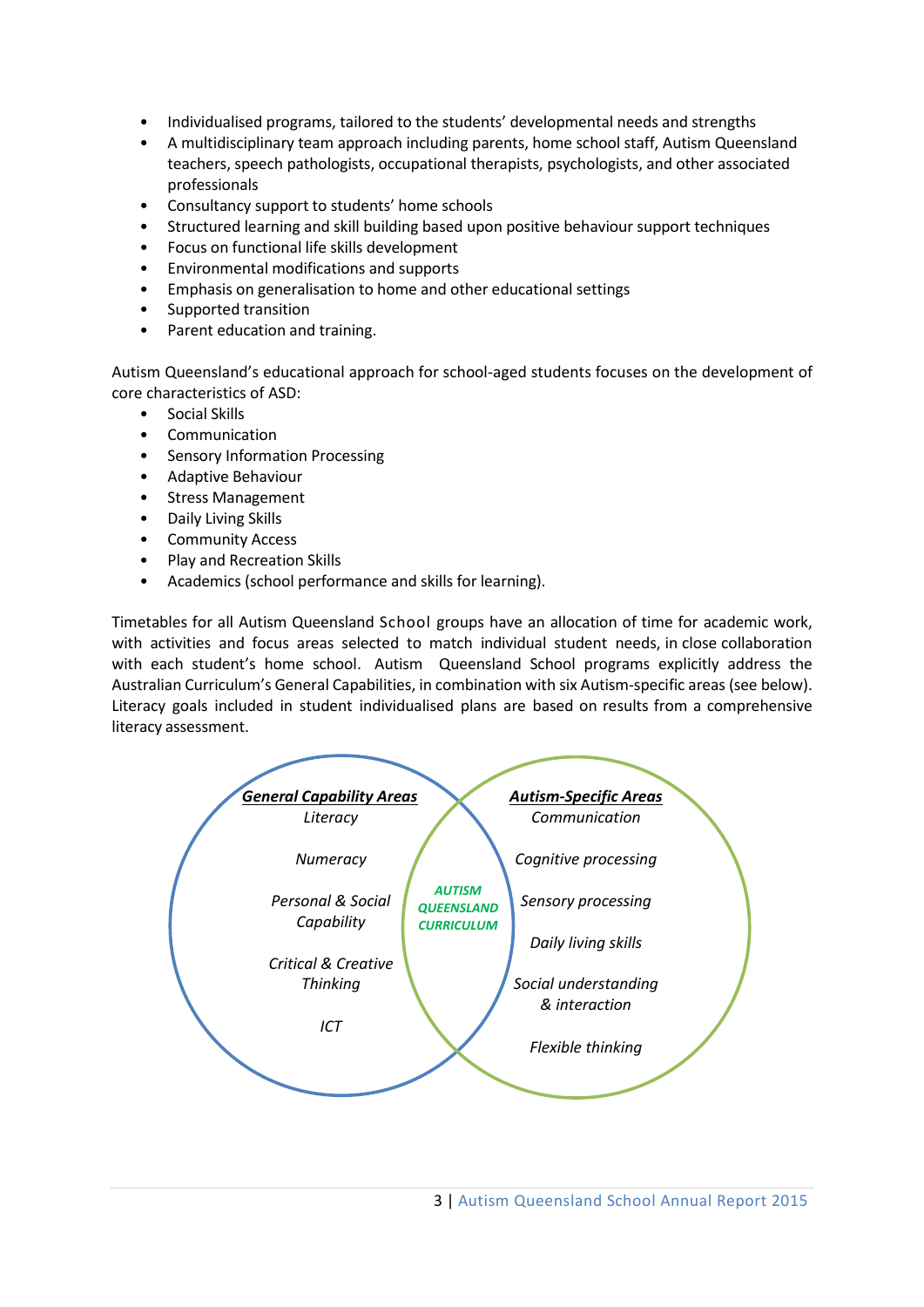#### **Extra-curricular activities offered at Autism Queensland:**

- Community Access
- Parenting Programs
- Sibling programs and activities
- Annual Go Blue For Autism fundraising and awareness campaign
- Sports Day/s
- End of year Concert and Markets
- Holiday Programs

#### **Social climate:**

A full range of professionals comprising teachers, occupational therapists, psychologists, speech pathologists and teacher aides work collaboratively with parents and care givers to develop appropriate individualised plans to meet the needs of students with ASD. Regular contact with home school staff, through school visits, emails and phone calls, ensures that the targeted skills remain relevant for the student during their placement at Autism Queensland. There is a strong emphasis on informed practice that meets the specific needs of clients with ASD in every aspect of service delivery:

#### *Our Vision*

A life of participation, opportunity and choice for people with Autism Spectrum Disorder.

#### *Our Mission*

To support people living with Autism Disorder through responsive, evidence-informed practice and advocacy.



#### **Parental involvement:**

Collaboration with parents regarding issues experienced at home or when participating in family or community activities makes up the basis of community access. Home schoolstaff are invited to visit students to see them 'in action' at Autism Queensland, and parents are scheduled for parent contact sessions each term. The objective of such processes is to enhance the generalisation of skills between settings, to share ASD knowledge and strategies, and to gain regular feedback that programs and placements continue to meet student needs. In recent years, the Autism Queensland School introduced goal based home/school communication books to track daily progress towards individualised goals and ongoing programming needs.

Parents are involved in school life through various activities and initiatives such as:

- Parent Information Sessions
- Parent Contact Sessions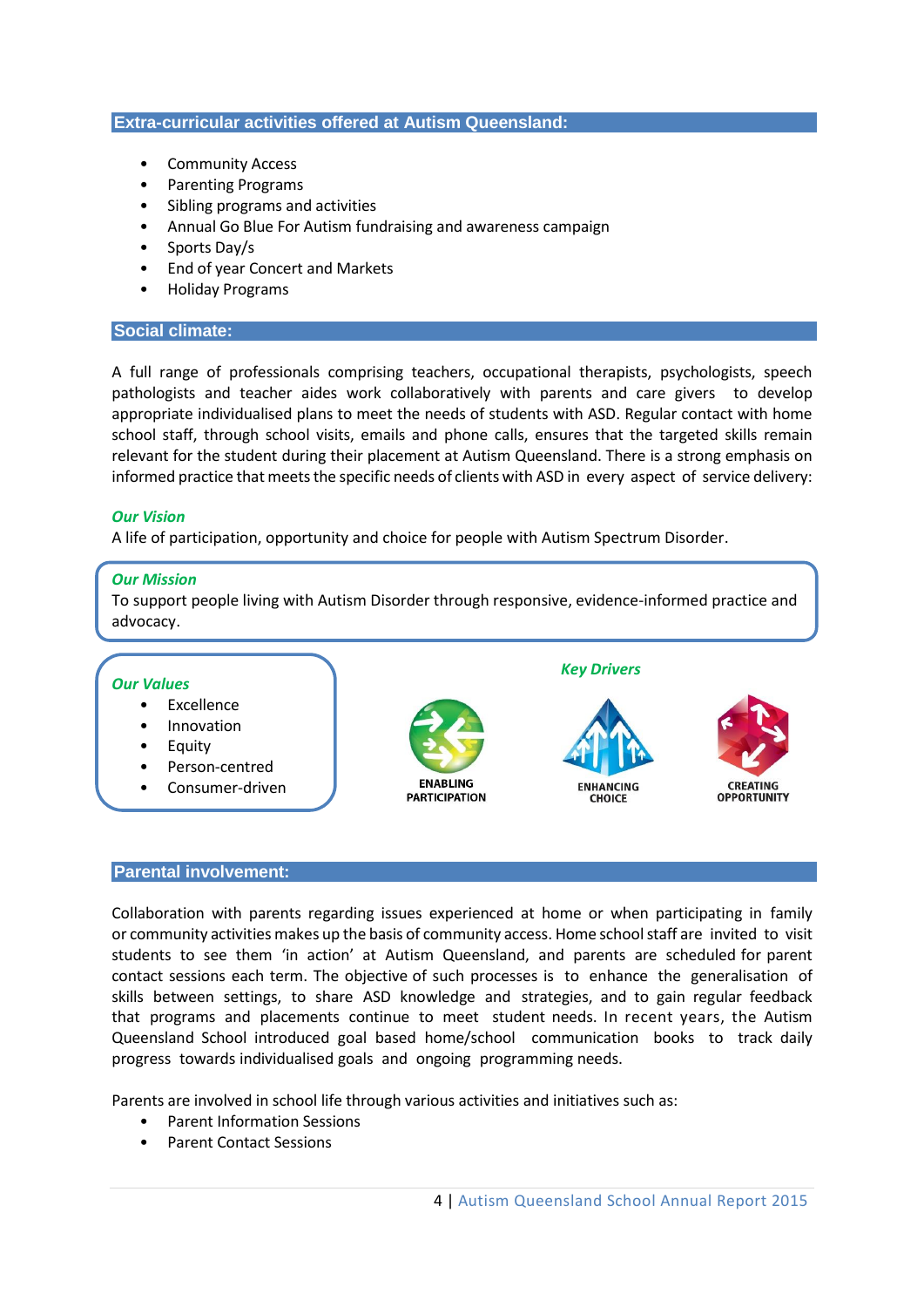- Students' Individualised Plans, Parent-Staff meetings
- Volunteer Work/Fundraising.

#### **Parent, teacher and student satisfaction within the school:**

A parent opinion survey was completed in 2015 by 22 respondents across both campuses (70% Sunnybank, 30% Brighton). It should be noted that this is a very small response rate (5.45% of all families) and therefore cannot be considered a true representation of parent attitudes about the school.

From those who responded, feedback was excellent: 100% parents felt that their child was happy, safe and well supported in the Autism Queensland School environment and that their child's placement was meeting their major concerns.

Parents reported ASD specific curriculum areas of greatest priority for their child to be: 1. social skills (90%); 2. communication (85%) and 3. sensory issues & stress management (both 65%), which is consistent with Autism Queensland methodology's target areas for intervention. Reports by parents indicated that during 2015 they felt their child's participation and performance had improved at their home school as a result of the Autism Queensland placement (Yes – 80%; No-20%). When asked would they recommend Autism Queensland School to other families of a child with ASD, 100% responded "Yes".

#### **School income broken down by funding source:**

Autism Queensland School funding breakdown for both campuses can be viewed on the *Autism Queensland Education and Therapy Centre, Sunnybank Hills* page of the My School website: [http://www.myschool.edu.au](http://www.myschool.edu.au/)

#### **Staffing:**

# *Staff Composition, including Indigenous Staff:*

| Total number of full-time school staff       | 8                |
|----------------------------------------------|------------------|
| Total number of part-time school staff       | 51               |
| Total number of teaching staff               | 17               |
| Total number of non-teaching staff           | 42               |
| Total number of part-time teaching staff     | 13               |
| Total number of full-time teaching staff     | $\overline{4}$   |
| Total number of full-time non-teaching staff | $\overline{4}$   |
| Total number of part-time non-teaching staff | 38               |
| Total number of indigenous staff             | $\boldsymbol{0}$ |
| <b>Total number of school staff:</b>         | 59               |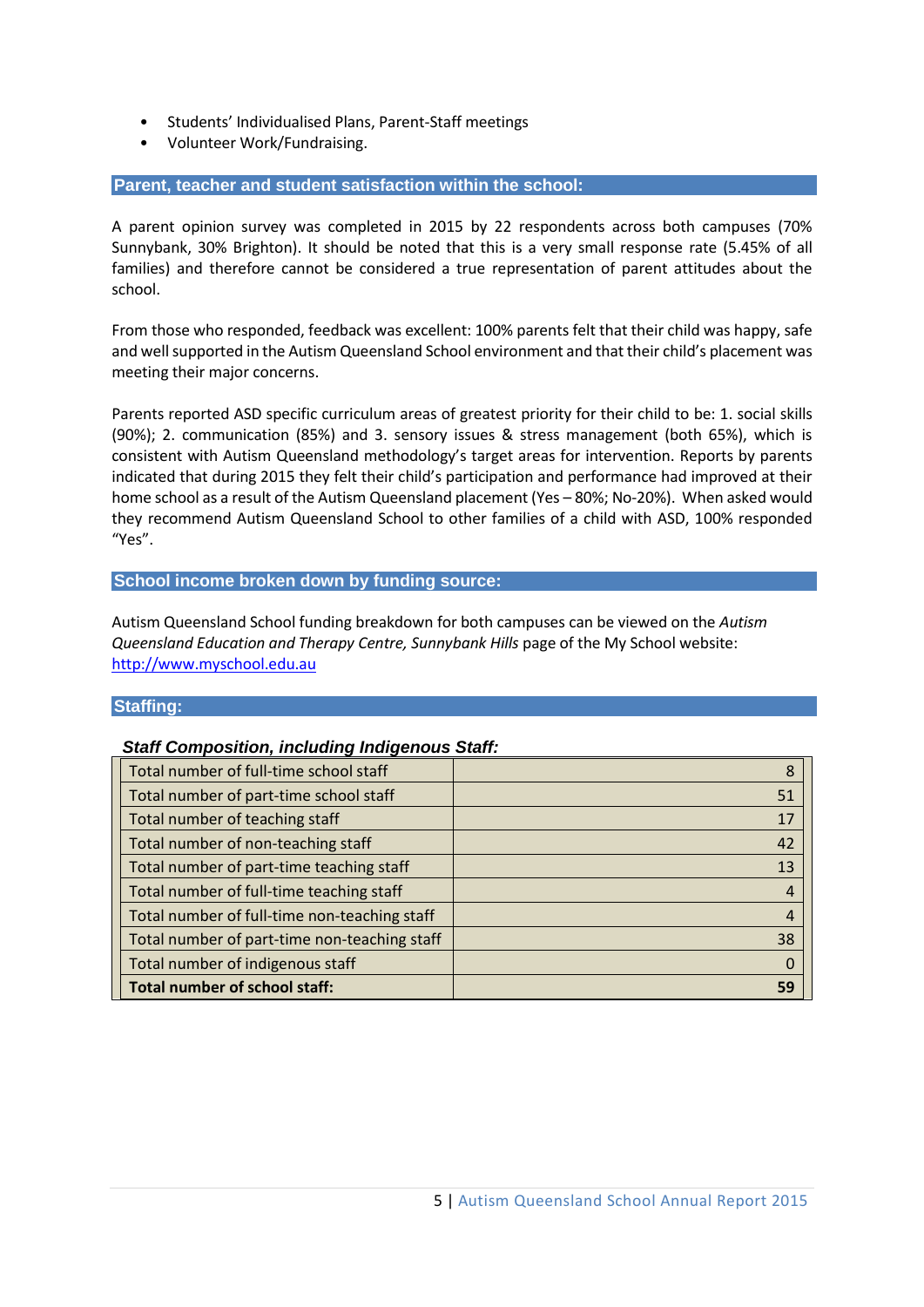# *Qualifications of all teachers:*

|                        | Either detail the number or the percentage of |  |
|------------------------|-----------------------------------------------|--|
| Qualification          | classroom teachers and school leaders at the  |  |
|                        | school who hold this qualification            |  |
| Doctorate or higher    | 0%                                            |  |
| <b>Masters</b>         | 12%                                           |  |
| <b>Bachelor Degree</b> | 88%                                           |  |
| Diploma                | 0%                                            |  |
| Certificate            | 0%                                            |  |

# *Proportion of teaching staff retained from the previous year:*

| Number of permanent teaching<br>staff at end of previous year | Number of these staff retained<br>in the following year (the<br>program year) | % retention rate |
|---------------------------------------------------------------|-------------------------------------------------------------------------------|------------------|
| 16                                                            | 14                                                                            | 87.50%           |

Due to the high proportion of part-time staff and differentiated class configurations for part-time student enrolments, it was not possible to accurately determine the attendance rate of staff across campuses and accordingly staff attendance rates has not been included in this report.

### **Professional Development:**

All school staff including teachers, allied health professionals, teacher aides and ancillary staff such as bus drivers and bus escorts participate in relevant professional development focusing on critical elements of their roles.

Staff participate in annual performance reviews to identify strengths and areas where performance can be enhanced through coaching and mentoring, professional development and access to training opportunities. The performance review process facilitates an individually tailored approach to professional development. Staff who attend external professional development programs are required to share learning with their peers – either informally within the School teams or by means of a presentation at staff meetings. This promotes cross-disciplinary knowledge and understanding, ultimately improving the quality of service provided to students and their families.

Some highlights in 2015 of Autism Queensland School professional development included:

- Secret Agent Society (SAS) social skills training for Teachers and Therapists
- Senior First Aid and CPR Training
- Child Protection: Policy update
- Protective Behaviours and Growing Respect (NAPCAN)
- Sensory Differences in ASD and Communication
- Positive Behaviour Support
- Autism Queensland Methodology
- Zones of Regulation
- Workplace Bullying, Harassment & Discrimination
- Nationally Consistent Collection of Data: Reviewing the Tool
- Wellbeing and Mindfulness
- Picky Eater vs Problem Feeders: The SOS approach to feeding SOS Basic Training Course
- Team-Teach Refresher Course
- The App Guide to Social Skills & Social Stories